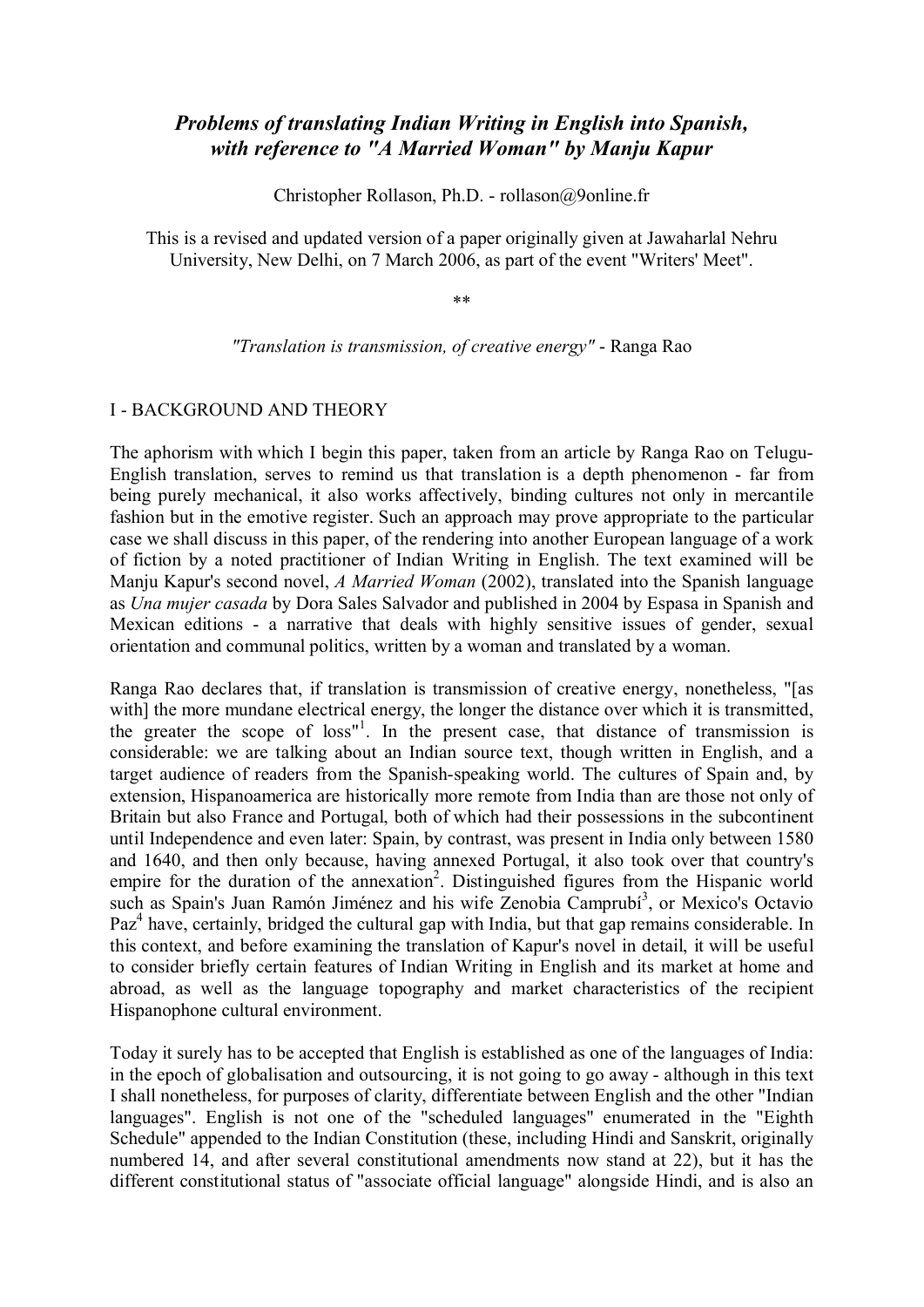official language in some states<sup>5</sup>. Today's boom in English-language services for the world market may be seen as an unintended effect of Thomas Babington Macaulay's celebrated project of 1835, of teaching English to Indians. In the famous passage of his "Minute on Indian Education" that has been, by now, all but quoted to death, Macaulay, in his capacity as member of the Supreme Council of India and President of the Committee of Public Instruction, set out a blueprint for the organised teaching of English to India's native elite, affirming the goal of creating "a class who may be interpreters between us and the millions whom we govern; a class of persons, Indian in blood and colour, but English in taste, in opinions, in morals, and in intellect". It is, however, less often observed that Macaulay was promoting English not so much against Hindustani, Bengali and other vernacular languages as, rather, against the more classical claims of Sanskrit, Persian and Arabic. Indeed, his text goes on to suggest that the use of English will have a trickle-down, modernising effect on the vernacular languages (which he misleadingly terms "dialects"): "To that class we may leave it to refine the vernacular dialects of the country, to enrich those dialects with terms of science borrowed from the Western nomenclature, and to render them by degrees fit vehicles for conveying knowledge to the great mass of the population." Macaulay, further and interestingly, affirms that many educated Indians already have a highly sophisticated grasp of English, extending to the technical and literary and permitting the understanding of "even the more delicate graces of our most idiomatic writers": "There are (…) natives who are quite competent to discuss political or scientific questions with fluency and precision in the English language  $(\ldots)$  Indeed it is unusual to find, even in the literary circles of the [European] continent, any foreigner who can express himself in English with so much facility and correctness as we find in many Hindoos"<sup>6</sup> .

In our times, the Indian capacity, as identified early by Macaulay, for "facility and correctness" of expression in English manifests itself in the multiform literary phenomenon known as Indian Writing in English (or IWE), and Manju Kapur, whose work concerns us here, is one of a long and by now familiar list of highly-regarded living practitioners. IWE remains controversial in certain Indian critical circles, being regarded as "insufficiently Indian" or "inauthentic", notably when practised by expatriates or non-resident Indians (a stricture which does not apply to Manju Kapur, who lives in Delhi). The position continues to exist that writers in Indian languages are somehow more "Indian" than those who write in English - this despite the fact that translation takes place within India in all possible directions: between Indian languages; from Indian languages to English (as with Tagore); and from English to Indian languages, as with the Hindi, Marathi and Bengali versions of Vikram Seth's *A Suitable Boy*. At all events, IWE is certainly not a problem-free genre, and some of its inherent cruxes were perspicaciously outlined as early as 1968, by the pioneering critic David McCutchion, who, in his volume *Indian Writing in English,* asked a set of questions which are still pertinent today: "To what extent are Indian writers in English truly bilingual? … Is it possible to truthfully recreate the dialogue of people all around speaking the regional languages, or should the Indian writer in English confine himself to those who actually use English? … In so far as the Indian writer in English does write for his fellow Indians and not the overseas market, what audience does he have in mind?"<sup>7</sup>. Today, it needs to be remembered that successful IWE novelists write for a market that is by definition hybrid - for an English-speaking but Indian public at home, and for a much broader but still Anglophone readership abroad encompassing Britain, the US, Canada, the rest of the English-speaking world, and, indeed, non-native speakers such as Dutch, Danes or others who may feel at home reading in English. The readership is further enlarged by translation, which may be into Indian or non-Indian languages. An IWE writer's "foreign" (i.e. non-Indian) readership is divided between a group who read the books in the original and a second group, further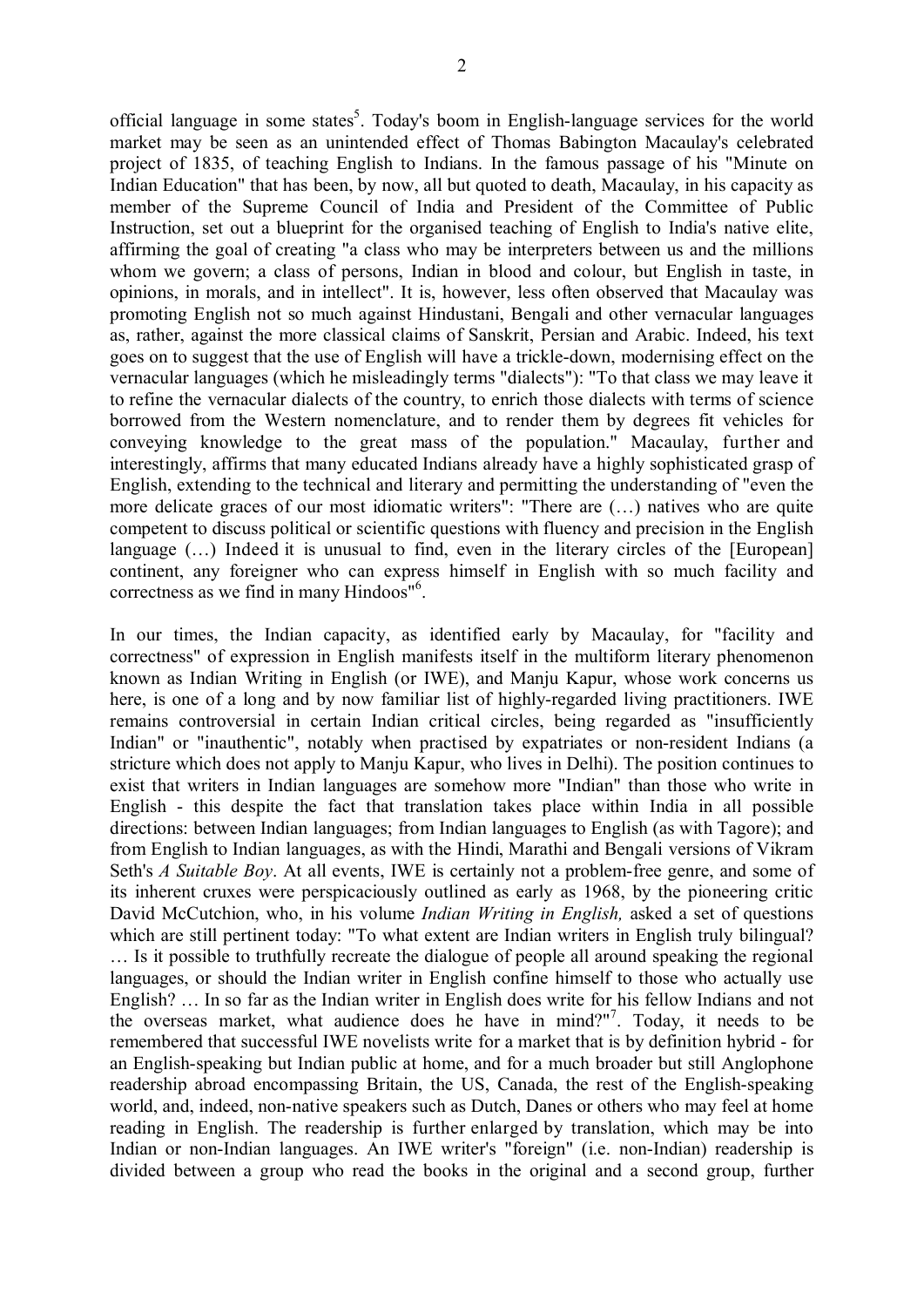removed from the text, who approach them via translation. Like any IWE writer, Manju Kapur occupies a particular position vis-à-vis the English language and the IWE genre itself, which reflects her personal and educational history. In parallel, her translator, Dora Sales, operates from within a specific cultural space which requires defining. I shall now briefly introduce both.

Manju Kapur, like Shashi Deshpande, Arundhati Roy, Githa Hariharan, Anita Nair or Shobha Dé, is one of the group of Indian women writers in English who live and write in India itself. Born in Amritsar in 1948, she graduated in English Literature from Miranda House University College for Women (attached to Delhi University), and went on to obtain an M.A. from Dalhousie College (Halifax, Nova Scotia, Canada) - thus having briefly been an expatriate and an M.Phil. from Delhi. She entered the literary sphere with *Difficult Daughters* (1998), a novel of the late colonial and Independence/Partition period that deservedly earned her a very considerable critical and commercial success, in India, elsewhere in the English-speaking world, and also in translation. This novel won her the 1999 Commonwealth Writers Prize for the Best First Published Book (Eurasia section), and has so far been translated into seven languages - Dutch, German, Greek, Italian, Portuguese, Spanish (by Dora Sales), and, in an act of subcontinental reappropriation, Marathi. *A Married Woman* (2002), Kapur's second novel, also won commercial success and critical acclaim both in India and abroad, becoming a surprise library hit in Britain<sup>8</sup>. It was shortlisted in the UK for the Society of Authors 2004 Encore Award for the Best Second Book. Dora Sales' translation into Spanish is so far the only one of this novel. Since then, Manju Kapur has published two more novels, *Home* (2006; also translated into Spanish<sup>9</sup>), and *The Immigrant* (published in India in 2008; slated for release in the UK for early 2009) - both, again, to resounding commercial and critical  $success<sup>10</sup>$ .

Dora Sales Salvador, the translator of *A Married Woman* into Spanish, is from Castellón, the capital of one of the three provinces that form Spain's Valencia region (Comunidad Valenciana), and is a graduate in English of that city's Universidad Jaume I, where she also received her doctorate and now teaches in the Department of Translation and Communication. Manju Kapur apart, she has also translated, co-translated or editorially revised translations of IWE works by Vikram Chandra, Vandana Singh and Selina Sen: in particular, she is the cotranslator of Chandra's acclaimed volume of stories *Love and Longing in Bombay* (1997; *Amor y añoranza en Bombay*,  $2001$ <sup> $11$ </sup> and the translator of the same novelist's epic novel *Sacred Games* (2007; *Juegos sagrados*, 2008). To her practical translation activity Dora Sales brings a solid theoretical background in translation studies. She has published a considerable number of articles in that field, in both Spanish and English, as well as *Puentes sobre el mundo*, a highly detailed study published in 2004 which began life as her doctoral thesis, where she undertakes a comparative analysis of two novels from different transcultural contexts, Vikram Chandra's *Red Earth and Pouring Rain* (1995) and *Los ríos profundos* (1958) by the Peruvian writer José María Arguedas. She is also the author or co-author of critical studies on the work of Manju Kapur. We are dealing with a translator who has brought considerable experience, as well as conceptual sophistication, to the arduous task of creating new manifestations of dialogue between cultures.

Dora Sales' translation is, of course, aimed at the book market, readership, and academic communities of a particular target culture - or, more accurately, cultures. By now, a considerable number of recognised IWE authors, both India-resident and expatriate, have been accepted into the Spanish-language literary market. A translation of an IWE novel into Spanish is no longer perceived as an exotic event, though by contrast translations of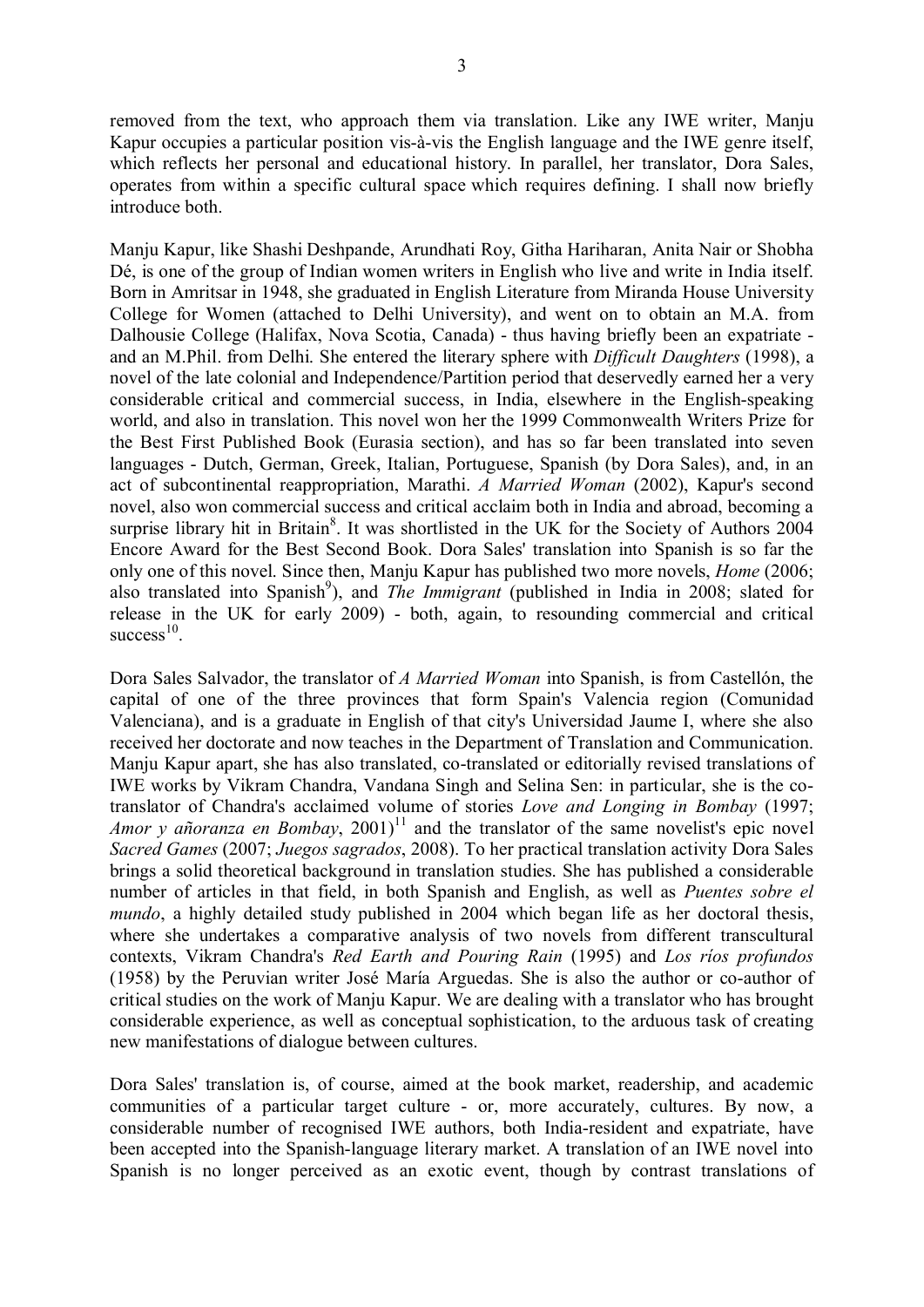contemporary literature from Indian languages into Spanish remain a comparative rarity (the situation is different for translations of the great Sanskrit classics, albeit those translations have often been done indirectly through  $English)^{12}$ . Certainly, things are very different in Spain from France, where there is an established tradition of (usually) direct translation from Indian languages<sup>13</sup>. In this context, it is today Spain, the world's eighth-biggest economy, that plays the role of translation motor for the entire Spanish-speaking world: in terms of publishing politics, translation rights are generally sold once and then acted on in Spain, rather than in any Latin American country: the resultant translations are then exported to the various Latin American markets, although there may in some cases - as with *A Married Woman* - be a separate but identical Mexican edition of a translation published from Spain. The IWE figures who have had works translated into Spanish include - apart from those, as mentioned above, whose translations have involved Dora Sales - such names as Mulk Raj Anand, R.K. Narayan, Salman Rushdie, Vikram Seth, Amitav Ghosh, Rohinton Mistry, Kiran Nagarkar, Gita Mehta, Anita Desai, Arundhati Roy, Anita Nair, Githa Hariharan, Sunny Singh and others.<sup>14</sup>

It is important, meanwhile, to stress that any notion of a homogeneous 'Spanish readership" is a deceptive oversimplification. The present translation was published, under the imprint of a major Spanish publisher (Espasa), in the first place in Madrid, and intended above all for a market located in Spain. However, it was subsequently released, by the same publisher, in Mexico City, and is thus exportable, whether from Spain or Mexico, to another seventeen Latin American republics plus, potentially, the Hispanic communities in the US (including Puerto Rico), as well as expatriate Hispanophone communities in Europe and elsewhere. The Spanish deployed by the translator is the Spanish of Spain, but should of course be perfectly comprehensible to Latin American and US Hispanic readers within the context of international standard Spanish. It needs to be pointed out that even if we consider Spain alone, the very concepts of 'Spain" and 'Spanish" are problematic. Spain has four official languages - Spanish, Catalan, Galician and the non-Romance Basque - and many inhabitants of some of what are called the "nations and regions of the Spanish state" view the terms "España" and "el español" as politically incorrect and insist on using "el Estado español" ("the Spanish state") and "el castellano" ("Castilian"). This linguistic pluralism or particularism affects the translation market in Spain, especially in Catalonia, where the Spanish version of a foreignlanguage book often has to compete with the Catalan version, and it may, indeed, happen that both versions appear simultaneously<sup>15</sup>. Where no Catalan translation exists of a book, Catalans who read the Spanish version could be considered as second- rather than firstlanguage readers. Across the Atlantic, it would be false to speak of a homogeneous "Latin American book market": Mexico is not Argentina and Argentina is not Peru, nor is there any guarantee that a given translation will reach every one of the smaller Hispanophone countries. Indigenous languages such as Quechua in Peru or Bolivia also, as in Spain, constitute some readers of a Spanish translation as second-language readers. It follows from all this that the cultural context which defines the readership of an Indian English-medium novel translated into Spanish is as complex and discontinuous as that which produced the original: translation is never a transparent act.

The context underlying this translation of *A Married Woman* is not only cultural (relating to the Spanish cultural system and, beyond it, the wider Hispanic system) but also ideological (relating to the translator's consciously assumed beliefs and values). The translation scholar Mona Baker has drawn attention to "the role of ideology in translation … in terms of the translator's and other participants' own personal stakes in the communication", stressing that "ideology is here not understood in the political sense but rather as a "point of view"".<sup>16</sup> It is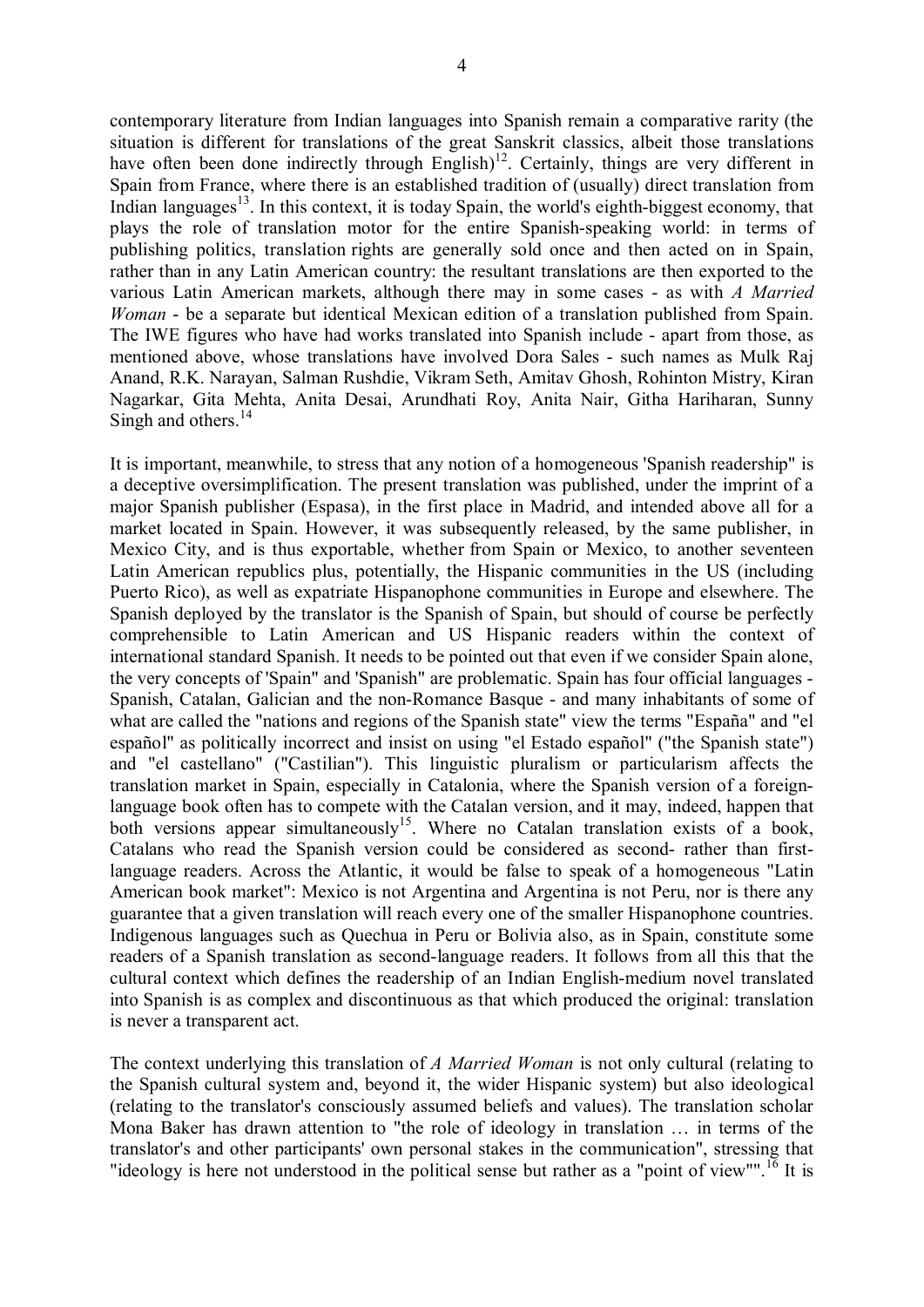certainly legitimate to take account of Dora Sales' published theoretical viewpoints in the field of Translation Studies when examining this particular translation. From her numerous articles and her book *Puentes sobre el mundo* a number of key postulates emerge, of which I will here identify three. These include: the problematic of *domestication/naturalisation versus foreignisation/exoticisation*, with a clear but non-dogmatic preference for the latter where possible; the translator's *visibility* as a positive good and goal; and the notion of the *twicetranslated text*, according to which a postcolonial original *has already been translated*, insofar as it transfers cultural assumptions and imagined dialogue into the ex-colonial language. We shall now briefly examine these three postulates.

The domestication versus foreignisation polemic, today prominent in the wake of Lawrence Venuti<sup>17</sup>, is scarcely new among writers on translation, going back as it does at least to Friedrich Schleiermacher and his famous statement of 1813: "There are only two possibilities. Either the translator leaves the author in peace as much as possible and moves the reader toward him; or he leaves the reader in peace as much as possible and moves the writer toward him"<sup>18</sup>. In her book, Dora Sales affirms the translator's need in practical terms to navigate between the two options of moving the reader to the author (foreignisation) and moving the author to the reader (domestication), stating: "en la contradictoria y al tiempo complementaria dialéctica entre exotizar (extranjerizar) y familiarizar (domesticar), lo ideal sería hallar el término medio, un espacio a medio camino, respetuoso con las alteridades pero capaz de transmitir y comunicar a la cultura receptora<sup>"19</sup>. At the same time, though, she inclines, as is general with writers on postcolonial translation, to prefer the first-named, "foreignising" mode - this on avowedly *ethical* grounds - stressing elsewhere in the same study how "Venuti … propone una traducción que no *domestique* el texto extranjero, haciéndolo *familiar* para el lector (occidental), sino una traducción *extranjerizante*, que permita que el texto sea portador de una diferencia, de una alteridad declarada y manifiesta, desde una perspectiva ética<sup>"20</sup>. Her formulations do, though, imply a certain interrogation, not of Venuti's polarities as such but of the terms he employs for them, and in this sense a desire to seek alternatives, and I have myself argued elsewhere that, since in the epoch of globalisation world languages like English and Spanish no longer have an identifiable home, alternative terms are now needed to Venuti's, my own proposal being to oppose "naturalising" to "dialogic" translation<sup>21</sup>.

Whatever theoretical terms one may prefer, Dora Sales *as translator* certainly privileges not bringing text to reader but bringing reader to text: *Una mujer casada* is a textbook example of the concept, also deriving from Venuti, of the translator's visibility, i.e. the position that affirms that a translation should not appear to be "fluent", "natural" or as-if-a-target-languageoriginal, but should proudly wear its translatedness on its sleeve. As she puts it in *Puentes sobre el mundo*, Venuti's position operates "reivindicando la visibilidad, defendiendo la necesidad de crear estrategias de resistencia para evitar la *invisibilidad* del traductor<sup>122</sup>, going, indeed, so far as to ally herself with the American scholar's trenchant declaration that ""any attempt to make translation visible today is necessarily a political gesture $123$ . A commitment of this kind entails translational strategies such as retaining culture-specific terms from the original and adding glossaries and prefaces/postfaces, all of which "visibilising" practices Dora Sales has consistently followed.

Finally, the concept of the twice-translated text is of particular importance in the IWE context. In her book, Dora Sales states: "Las narrativas de transculturación son … ejemplos peculiares de autotraducción derivados del bilingüismo o plurilingüismo de sus autores. Son textos *originales* que en sí ya llevan la carga de la traducción, *ya* constituyen una traducción ..., y motivan un replanteamiento de las nociones elementales del proceso traductor.<sup>"24</sup> In other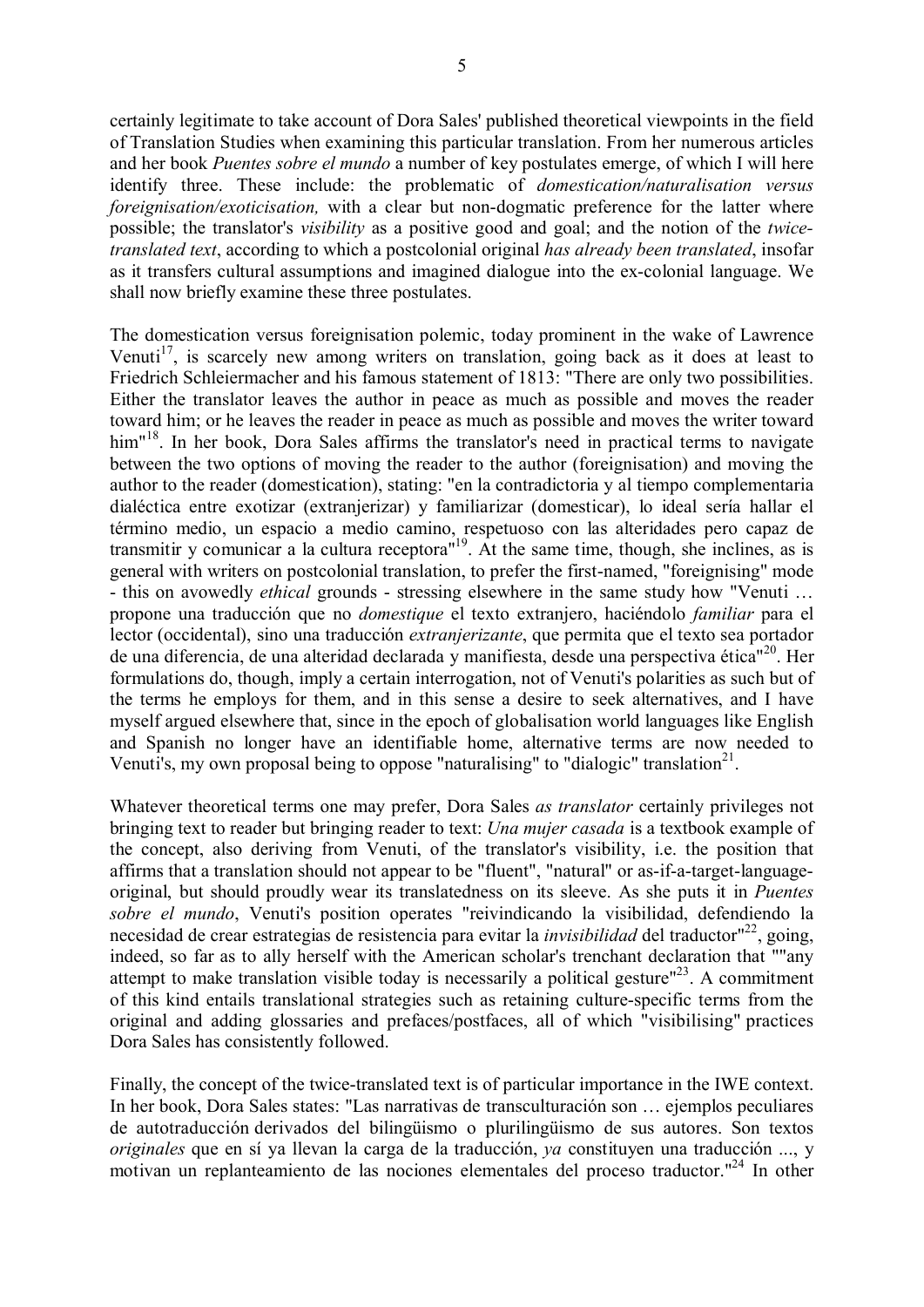words, a postcolonial narrative such as *A Married Woman* may, its translator argues, be legitimately read as a text that has *already* undergone translation, conceived as the act of transfer between the thought-patterns of one cultural system or polysystem (that of India and its autochthonous languages) into those of a different polysystem (essentially, that of global English). In this sense we may agree that *A Married Woman* is already a translated text if we accept a definition of translation such as that coming from an authority like Theo Hermans, according to whom "the specificity of translation stems from the fact that it refers, expressly or tacitly, to a pre-existing discourse in another language which it claims to represent and to re-enunciate"<sup>25</sup>. Kapur's novel may, indeed, be already seen as the re-enunciation in English of such a "pre-existing discourse" or discourses, of a specifically Indian nature. To give a concrete example, a key element in Kapur's plot is, as we shall see, the circumstance of Pipee, one of the two female protagonists, being a widow. The translator into Spanish will immediately render "widow" as "viuda", but it is by no means self-evident that the concept of widowhood has the same connotations to either an Anglophone or a Hispanic reader as it does to a speaker of Hindi or of many another Indian language - this owing to the highly specific way widowhood has traditionally been structured in Hindu culture, notably through the taboo on remarriage<sup>26</sup>.

I shall now proceed to offer a critical evaluation of the Spanish translation of *A Married Woman*, basing myself from now on essentially on the words on the page. Peter France has said of translation criticism, conceived as the task of ascertaining the "adequacy" of target to source text, that "adequacy means ... doing justice to the values and/or formal qualities of the original. This is often presented in ethical terms, as a respect for, or openness to, the Other<sup>"27</sup>. I shall now consider in detail the *adequacy* of *Una mujer casada* to *A Married Woman*, in the context of, precisely, that goal of "openness to the Other".

## II - "A MARRIED WOMAN" AND "UNA MUJER CASADA": THE WORDS ON THE PAGE

The plot of *A Married Woman* may be summarised as follows. Astha Vadera is a middle-class Hindu woman married to Hemant, a Delhi businessman and fellow Hindu, and the mother of two children, Himanshu and Anuradha. She works as a teacher and lives a perfectly conventional marriage (arranged but comfortable), until she meets Aijaz Khan, a secular Muslim involved in a militant left-wing theatre group. Their nascent friendship is cruelly brought to an end when Aijaz perishes tragically, burnt to death by a Hindu mob in the wake of the Hindu-Muslim clashes over the Babri Masjid in Ayodhya. Yet it is, later, in Ayodhya itself that Astha first encounters Pipee (Pipeelika) Khan (née Trivedi), a woman qualified in sociology and economics and with a background that is Hindu and, on her mother's side, south Indian,<sup>28</sup> who works for a Delhi NGO and who turns out to be Aijaz's widow, having boldly married him across the religious divide. Against all social norms, the friendship between the two women develops into a fully intimate same-sex relationship, clandestine but marked by a deep affection that all but makes it a kind of second marriage. The relationship reaches its most intense point when Astha and Pipee tour South India together, but finally it breaks up with Pipee leaving for the US to study for a doctorate and Astha left with nothing but to return emotionally to her marriage to Hemant.

The novel has been very carefully researched: Manju Kapur uses the historical events of Ayodhya as the backdrop for the life-stories of Astha and Pipee, and she does so with an impeccable display of documentation. The narrative is in omniscient narrator/third-person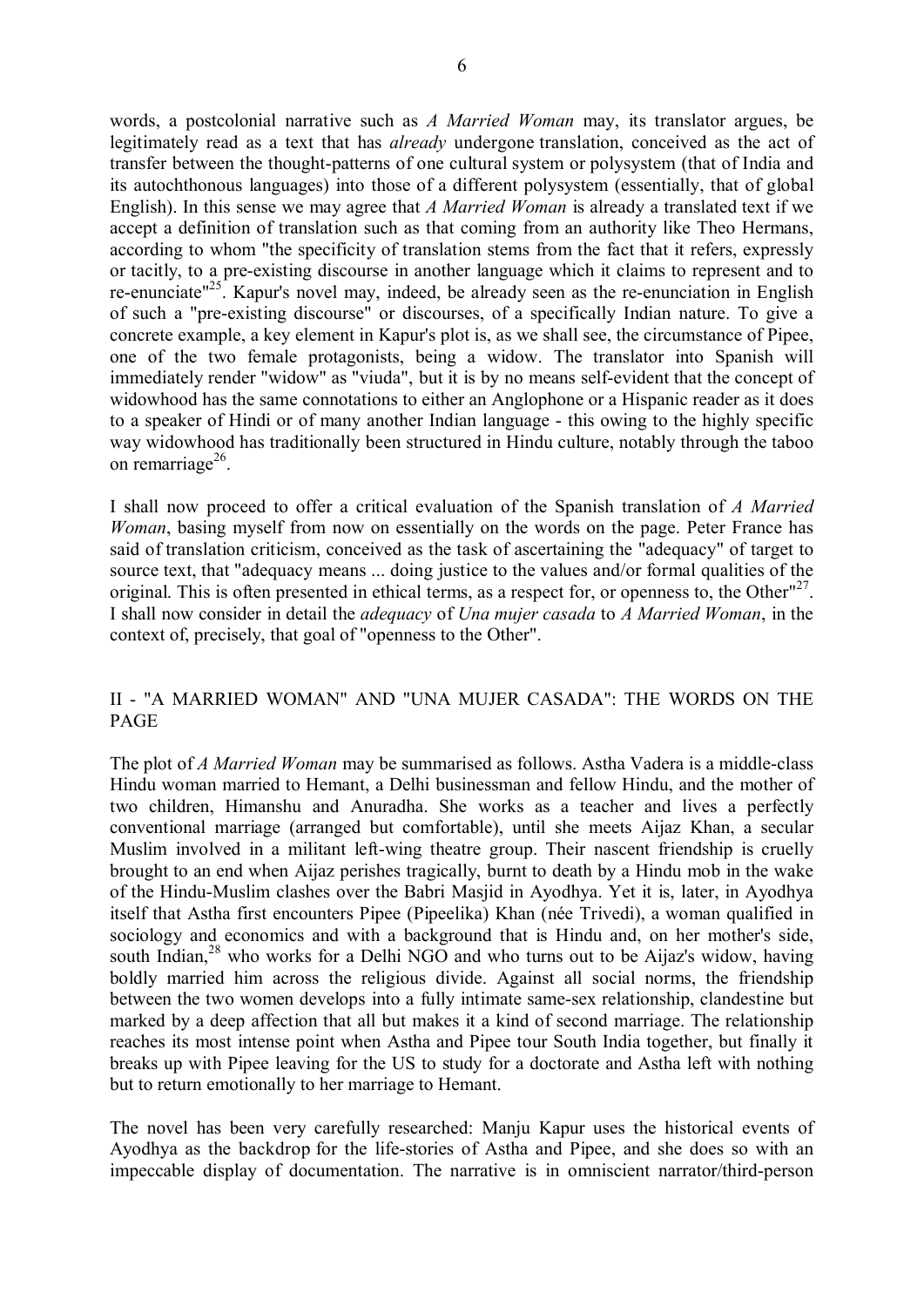mode throughout, apart from one section (the South India tour and its aftermath) cast in the first-person form of Astha's diary. The mode employed is social realism of the classical type, with no Rushdiesque recourse to fabulation or magic realism. Throughout, Kapur's delicate writing delineates the human relations and their social context with great sensibility and close attention to the details of daily life. The English used in this novel is best described as a distinctively Indian variant of International Standard English: conforming throughout to the grammatical norms of Global English, but employing where relevant a distinctively Indian lexicon. In her afterword, Dora Sales stresses "la diversidad y la particularidad diferencial del proyecto literario del original, que utiliza la lengua inglesa de forma propia desde un contexto poscolonial"<sup>29</sup>. In practice, the English manipulated in this diverse and particular mode by Manju Kapur deploys a very wide range of registers and semantic fields, combining autochthonous Indian elements with others deriving via the Raj from British English, its institutional lexicon and its idiomatic resources, and others still originating, in the wake of globalisation, in International and/or American English. We are thus dealing with a form of English which, while perfectly comprehensible to any Anglophone reader, exhibits strong hybrid and heterogeneous characteristics that require particular attention from the translator.

Dora Sales' project, as explained in her translator's note, is to achieve a translation which manages to "transmitir [el] tono" of the original while also fulfilling the translator's "responsabilidad mediadora hacia quien lee esta novela en castellano"<sup>30</sup>. To this end, she supplies a full critical apparatus including not only the Translator's Note but a full glossary with careful definitions. Manju Kapur's specifically Indian terms are maintained in the original Hindi, Sanskrit or Urdu: they are italicised on first occurrence and are - eschewing footnotes or endnotes - explained in the glossary. The glossary actually makes Kapur's textual details *more* comprehensible to the Hispanophone reader than to the non-Indian anglophone, for there is no glossary in any edition of the original. Dora Sales has, besides, respected Kapur's text in two aspects which might seem self-evident but are, alas, not always so in translational practice: the Spanish title corresponds to the original, and the whole text has been translated without cuts<sup>31</sup>. What we will discuss in the remainder of this paper is how Dora Sales as translator deals with some of that multitude of textual details - concrete, slippery and culture-specific - which make up that long chain of individual decisions that is translation.

Manju Kapur's English in *A Married Woman* is a hybrid linguistic formation consisting, in a fashion metonymic of Indian English in general, of a number of diverse strands. Viewing Indian English in general terms, on the lexical plane and within the general matrix of International English with standard Indian English considered as a variant of it, we may, for present purposes, identify seven such strands, which we shall now describe in turn, taking our examples from the pages of Kapur's novel: a) words from Indian languages (Hindi, Urdu, Sanskrit) absorbed into Indian English as lexical items - e.g. *mohalla* (= slum); *mali* (= gardener); *crore*  $(= 10 \text{ million})^{32}$ ; b) native Indian words that have been absorbed beyond India into general International English - e.g. *swami*; *sari*<sup>33</sup>; c) native Indian words that have been absorbed into British English, either in colonial times or more recently, e.g. through the popularity of Indian restaurants in the UK - e.g. *wallah* (= someone who performs a function); *tandoor* (clay oven)<sup>34</sup>; d) transplanted Britishisms (words, idioms, acronyms) still used in the UK and recognisable as such to a reader from that country - e.g. *GP* (general practitioner); *culture-vulture*; *in this day and age*<sup>35</sup>; e) old Britishisms, that is, terms that now seem dated or anachronistic to a British reader but are still current coin in India - e.g. *STD* (Subscriber Trunk Dialling)<sup>36</sup>; f) American or other neologisms pertaining to International English and often associated with globalisation or the journalistic register - e.g. *MBA* (Master of Business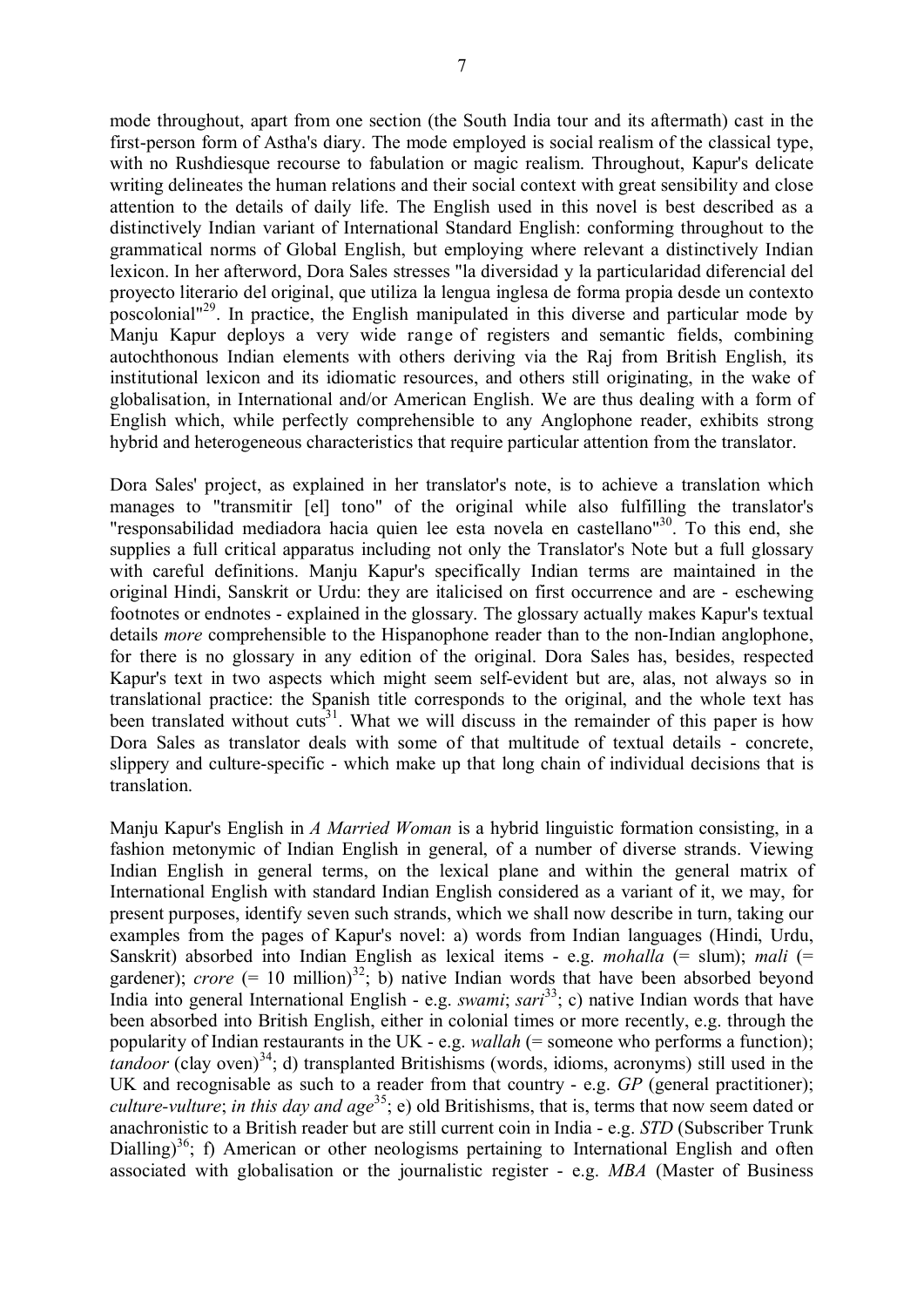Administration); *mover and shaker*<sup>37</sup>; and, finally, g) coinages or acronyms formed from within the rules of English but referring to institutional or other phenomena unique to India e.g. *scheduled castes*; *NRI* (Non-Resident Indian)<sup>38</sup>. It is clear that by no means all of these hues and connotations of Kapur's English can be passed on undiluted to the Spanish-language reader who identifies with a different set of linguistic and cultural markers.

Manju Kapur's text betokens a general sensitivity towards language issues and reflects the complex realities of language in India. The narratorial voice of course speaks English, and the main characters - Astha with her degree and M.A. in English literature, Pipee with her brother in the US, the American-returned Hemant - are all well-schooled in that language; indeed, most of the dialogues within the novel are to be imagined as occurring in English (Astha with Hemant, Astha with Pipee), though Astha would speak in Hindi to, for instance, her family's servants or the scooter wallah. To her children, she would speak in Hindi when they were younger and in English after a certain age; with older relatives such as her mother or motherin-law, the most likely option would be code-mixing between Hindi and English<sup>39</sup>. Indian multilingualism is also focused when, for instance, Pipee has the idea of linking her South India trip up with her academic research and we are told: "With an interpreter she could get some field work done<sup>"40</sup> (the exact nature of the interpretation is not stated, but it would presumably be from Tamil and/or Kannada into Hindi and/or English). Earlier, during her stay in the zenana with Aijaz's family, Pipee, presumably communicating with them in Hindi, is exposed to Urdu, a language she appears to know passively but not actively: "the way they greeted each other, As salamalaikum - Wa Alaikum Assalam, their manner of speaking, the kh's that made her Hindi tongue seem crude and unsophisticated" (the Arabic-derived Urdu phrases mean "Peace be with you - and with you be peace", and Dora Sales retains and glosses them $)^{41}$ .

Returning to the novel's English, we shall now go on, first to look at some of the translation issues that arise in relation to a particular register, namely the educational sphere and, specifically, its university manifestation; and then examine, in greater detail, an episode from the book that typifies the hybrid texture of Kapur's writing and the sequence of translation problems that it throws up.

The Indian educational system is a hybrid that includes pre-colonial, British and postindependence institutions, terms and practices, in a culturally heterogeneous mixture that is today further mutating under both international, notably US influences and new endogenous development. It is, at all events, visibly much closer to the British and American systems than to those existing in Spain or Latin America, and the entire educational register can thus pose very concrete problems for the Hispanophone translator and reader. Hence and to take the example of this book's higher education references, Astha goes to university to take an "Honours course in English Literature", followed by an M.A., both British-derived terms which the translation renders as "licenciatura en Literatura Inglesa" and "posgrado"<sup>42</sup>: the nearest equivalents in Spain would be "licenciatura en Filología Inglesa" and "máster", but Dora Sales has chosen not to over-naturalise the names of courses of study whose ethos is, inevitably, not exactly the same as at her readers' home institutions. Pipee, for her part, "moved up North, to Miranda House, college and hostel, to do an Honours degree in Sociology"; the translation has: "se trasladó al Norte, a Miranda House, facultad y residencia, para estudiar una licenciatura en Sociología"<sup>43</sup>. "Honours degree", a variant on "honours course", has been correctly rendered, like the earlier term, as "licenciatura"; "residencia" is an approximate equivalent of "hostel"; "facultad", however, does not convey the sense of "college", since in India as in Britain a college is a transversal subdivision of a university that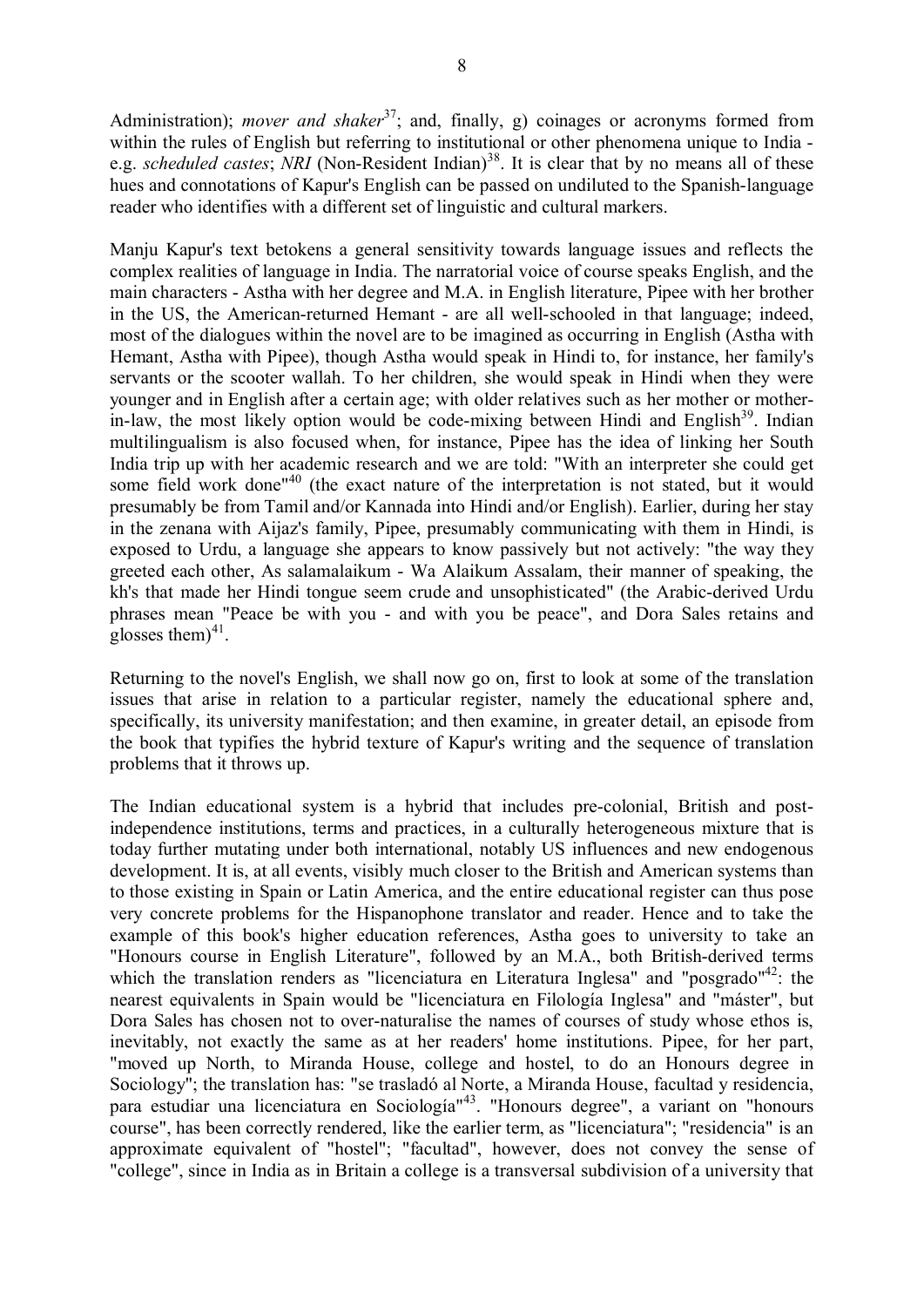is not confined to a particular subject area. However, as the college system does not exist in the Hispanic world and "colegio" generally means 'school" at a lower age level, it is difficult to see how a fully accurate translation could have been achieved without annotation or paraphrase, and in practice "facultad" sufficiently indicates the general, if not the specific, semantic area. Finally, Pipee's brother Ajay is an academic high-flyer: "A boy with competition in his blood, he stood first all his life, in school, in IIT, making straight to the US as soon as he possibly could with a wonderful scholarship to MIT". It is assumed that the Indian reader will recognise both acronyms, the foreign - MIT, the famous Massachusetts Institute of Technology - and the home-grown - IIT, the initials which all educated Indians know designate one of the (now seven) Indian Institutes of Technology, set up on an elite model devised under Nehru. Dora Sales translates the sentence as follows: "Un chico con la competencia en la sangre, siempre fue el primero de su promoción, en la escuela, el *IIT*, marchándose directo a Estados Unidos tan pronto como le fue posible con una beca maravillosa para el *MIT*<sup>44</sup>. The concept of "promoción", meaning the class list of a given year, is specifically Spanish but does not misrepresent the original sense. The translator explains both acronyms in the glossary, but the Hispanophone reader may have trouble grasping their cultural import, since the notion of an elite higher education institution accessible only competitively, familiar to British, Americans and Indians alike, does not exist in the Hispanic world: thus, while "scholarship" is correctly rendered "beca", the full connotations of Ajay's achievement may not be understood despite the translator's best efforts to bridge the culture gap.

The educational register is but one example of the many semantic areas where stark challenges are posed by such culture gaps. We shall now accompany the translator in her journey with the author across one self-contained episode - namely, the record of another journey, the twenty or so pages containing Astha's diary of her South Indian excursion with Pipee $45$ . This diary, were it "real", would have been written in English, as would most of the conversations envisioned within it - English being the language in which Astha would feel most comfortable.<sup>46</sup> Culturally, though, we could see this diary as a kind of translation, communicating Indian, not British or American, patterns of thought and feeling by deploying to the full the hybrid and multiple resources of Indian English.

The episode begins with Pipee proposing to Astha that she accompany her on the "Ekta Yatra", that is, a political march across India, from south to north, masterminded by a quasiguru or "Leader". "Yatra" appears unglossed in the original; it is assumed that the Indian reader will recognise it while the non-Indian reader will guess its sense from context. The translation retains it, highlighting it by first italicising *Ekta Yatra* and then capitalising "Yatra", while defining *Ekta Yatra* in the glossary as "marcha de la unidad" ("unity march")<sup>47</sup>. In addition, "Yatra" is ascribed to the feminine gender in Spanish - "la [not "el"] Yatra", most likely on grounds of euphony. On the next page, by contrast, the original throws up two idiomatic expressions pertaining to International English - Astha, setting down her thoughts in her diary, confesses her dislike for Pipee's NGO colleague Neeraj, who is "fake arty" and "gets on her [Pipee's] nerves". These two colloquial formulations are rendered by Spanish expressions in a similar register: "Es una falsa bohemia", "le pone los nervios de punta" - in keeping, therefore, with the discursive hybridity of Kapur's text<sup>48</sup>.

Next, when Astha raises the proposed journey with her husband, a very English idiom appears: "[Hemant said] I was running off on a wild goose chase", which Dora Sales, avoiding the trap of translating literally, renders as "yo estaba persiguiendo fantasmas" (literally, "I was chasing phantoms")<sup>49</sup>. Hemant remonstrates with his wife using a code-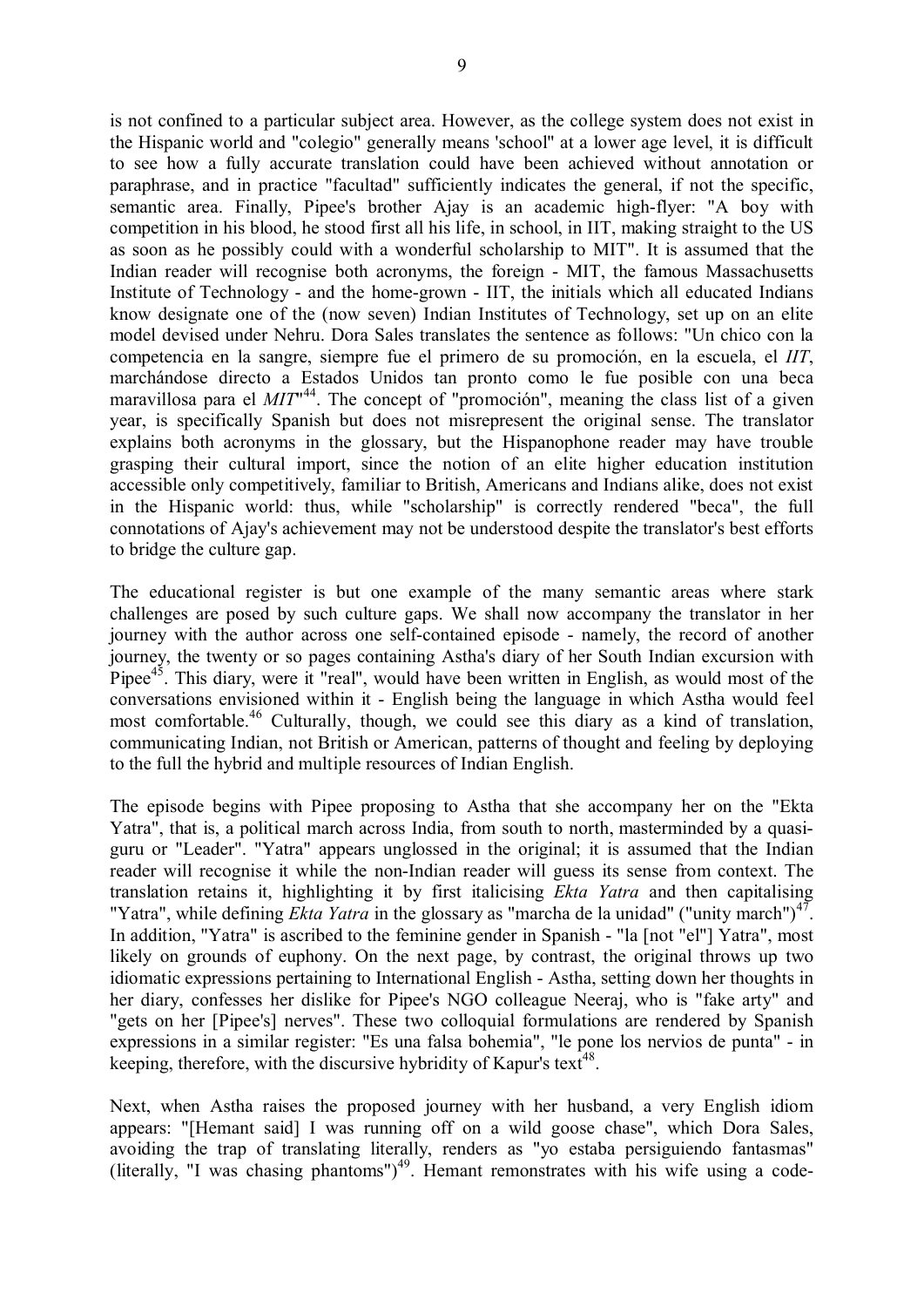mixing discourse combining the very Indian with the very British ("the Dalits have called a Nyaya Yatra … some mill workers have called a Roti Yatra … every Tom, Dick and Harry is going to march up and down India demanding something"). Here, the translator eschews both over-explanation and over-familiarisation into a "Spanish" tone. A British reader acquainted with Indian political and social issues might recognise "Dalit" (the term now used for the group formerly known as Untouchables), and could easily know "roti" (a kind of bread familiar from the UK's innumerable Indian restaurants), but would almost certainly not understand "nyaya" (justice). By contrast, "every Tom, Dick and Harry" is a stock English slang expression meaning "everyone and anyone". Dora Sales has chosen to retain "Dalit" (with a careful historical explanation in the glossary), rather than resort to an explicatory term such as "intocable"<sup>50</sup>, has kept and glossed "nyaya" and "roti", and has rendered "every Tom, Dick and Harry", not by the equivalent and picturesque Spanish phrase "fulano, zutano y mengano" - which might have seemed over-naturalising - but, more plainly, as "cualquier hijo de vecino" (literally, "every neighbour's son") $51$ . The hybridity of the original is thus replicated, although, inevitably, certain intercultural nuances disappear.

Hemant goes on to warn Astha of the perils of the journey: "Anything can happen. All these yatras have goondas attached to them". "Goonda" is a very Indian term for "thug", which the native reader will recognise at once, as will some India-expert Anglophones: here again Dora Sales has kept the autochthonous word ("Puede pasar cualquier cosa. Todas estas yatras conllevan gundas"), glossing it with the idiomatic "matón", but with the particularity of changing the spelling to "gunda", thus helping her readers feel more at ease with the alien term by indicating the pronunciation 52 . Astha resists Hemant's opposition and, indeed, her mother's, taking her mother and children out to a restaurant where they are served "dosas" - a culinary item which, again, British Indophiles may recognise but few Spanish readers will, and which the translator duly transcribes and glosses<sup>53</sup>; she explains in the glossary that dosas are typical of South India<sup>54</sup>, a detail which - albeit dosas are also popular in the North - might be taken by some readers as an indicative nod to Pipee's South Indian associations, just before Astha is about to set out on her journey with her.

The excursion begins; Astha and Pipee take the train to Kanyakumari, in Tamil Nadu, and join the yatra there the next day. The procession winds its way up through the state, and, says Astha, "whenever I can I phone home from an STD booth". The acronym "STD" - Subscriber Trunk Dialling - has a special flavour, as a term imported from Britain, where it has now fallen into disuse, but still current in India, where an "STD booth" is a public telephone cabin for long-distance national calls. An Indian reader will take this as an everyday term; a British reader will find it quaint, or may not understand it at all. Clearly, these connotations cannot be got across in Spanish, and Dora Sales has decided to retain and gloss the acronym: "siempre que puedo llamo a casa desde una cabina  $STD<sup>155</sup>$ , thus leaning towards the exotic rather than the familiar and, as it happens, generating a probable reader response that will resemble that of the non-Indian anglophone. The lodging arrangements are described in a mixture of technical Indian English and native terms: "At night we eat what has been arranged for us at the circuit house or *dak* bungalow"<sup>56</sup> ("circuit house" is a specifically Indian English collocation meaning guest house belonging to a state government; "bungalow", though a familiar term to British readers, actually entered UK English via Gujarati and Hindi and is even derived from the toponym "Bengal"<sup>57</sup>). This hybrid linguistic richness cannot, once again, be transposed in full into Spanish: Dora Sales has, here too, opted for a rendering that is both close and exoticising: "Por la noche comemos lo que nos han preparado en la casa del recorrido o el bungalow *dak*" 58 , giving "circuit house" a correct if literal translation and retaining "bungalow" (a word marked in Spanish dictionaries as an anglicism) rather than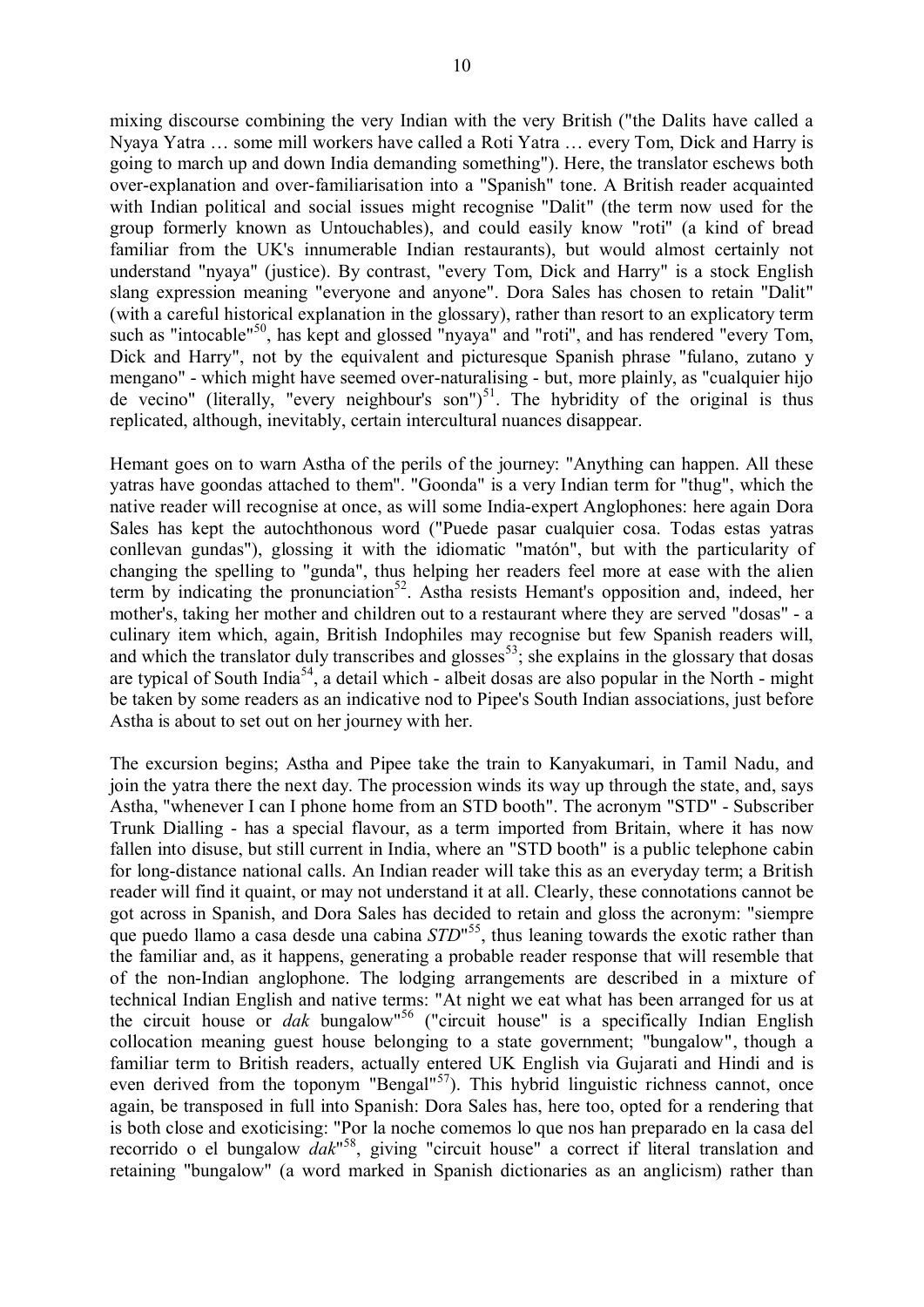opting for the commoner Spanish word "chalé", whose Swiss connotations might indeed not be appropriate.

The yatra enters Karnataka, and the two women take time out to visit the school near Bangalore where Pipee's widowed mother lives and teaches. Astha sums up the visit in an English that is idiomatic to the point of (no doubt strategic) cliché: "Idyllic place, with all the usual about idylls. Trees, millions of butterflies, thousands of birds, lap of nature, the works". Here, "idyllic" and "lap of nature" are slightly self-mocking clichés that suggest, alongside the colloquial and somewhat dismissive "the works" (meaning "the whole lot"), that Astha correctly as it turns out - does not believe her happiness can last. The translation here verges on the cautious: "Lugar idílico, con lo habitual en los idilios. Árboles, millones de mariposas, miles de pájaros, el regazo de la naturaleza, todo<sup>"59</sup>. "Lo habitual" successfully conveys the irony of "all the usual": for the rest, the cliché effect disappears, but it is very difficult to translate stereotype phrases, and there would also be the risk of an excessive Hispanisation running counter to the translator's avowed project. Astha and Pipee's next port of call is Bangalore, where they dine at a restaurant and Astha confesses her relief at having got away from the school fare - which, however, she has to admit is not her friend's case: "to listen to P. it was manna from heaven". Here we have a curious case of a Judeo-Christian biblical reference (to *Exodus* 16) appearing in an Indian text - or perhaps not quite so curious, since Christianity was after all, thanks to the apostle Thomas' landing in Kerala, one of India's religions long before the Europeans arrived. The translator follows the original: "a decir de P. era maná del cielo"<sup>60</sup>, thus arousing an echo of surprised familiarity in her Hispanophone readers, much as in their English-speaking counterparts.

After Bangalore, the yatra carries on up the subcontinent, but at this point the two women abandon it, and a confused and semi-repentant Astha is soon back home in Delhi, stricken down with jaundice and having to bear her relatives' reproaches: "This is what happens when you leave your home. The in-laws, the mother, the husband, the servants, all unite on this". Here, even if the lexicon is purely English, the sentiments are traditionally Indian: no single voice can be identified as the bearer of a collective reproach which reasserts the primacy of group values over dissident individual experimentation. Sentences like these do, indeed, seem to have already been translated into an English which is not their native habitat; rendering them into Spanish, Dora Sales opts for a comparable tone, seemingly flat and neutral: "Esto es lo que pasa cuando dejas tu hogar. Los padres políticos, la madre, el marido, los sirvientes, todos unidos en esto<sup>n61</sup>. If anything, her translation is here, as in the use of the familiar second person singular, a shade more intimate than the original, reflecting, it may be, the circumstance that, on the whole, Hispanophone family structures and attitudes remain more likely to be authoritarian and traditionalist than their Anglophone equivalents. Despite all this, Astha closes her diary, and the episode, with an confession that, in engagingly colloquial and intimate English, expresses her unquenchable right to happiness and control over her life: "I want a safe place, a warm place, a loved place. (nb: Who doesn't?)". Dora Sales renders this avowal almost word for word - "Quiero un lugar seguro, un lugar cálido, un lugar amado. (N.B.  $_{i}$ Quién no?)<sup>162</sup>, at a moment like this allowing her translation to cross all cultural barriers and embody a universal woman's aspiration that resonates beyond time and place.

By tracing Astha's journey, and the translator's parallel journey with the author, we have endeavoured to illustrate something of the complexity and richness of Indian English and the translation challenges it throws up - challenges which cannot always issue in 100% communication of every (trans)cultural nuance, but which the translator has proved to be keenly aware of throughout. *A Married Woman* concludes, as Astha tries to adjust to life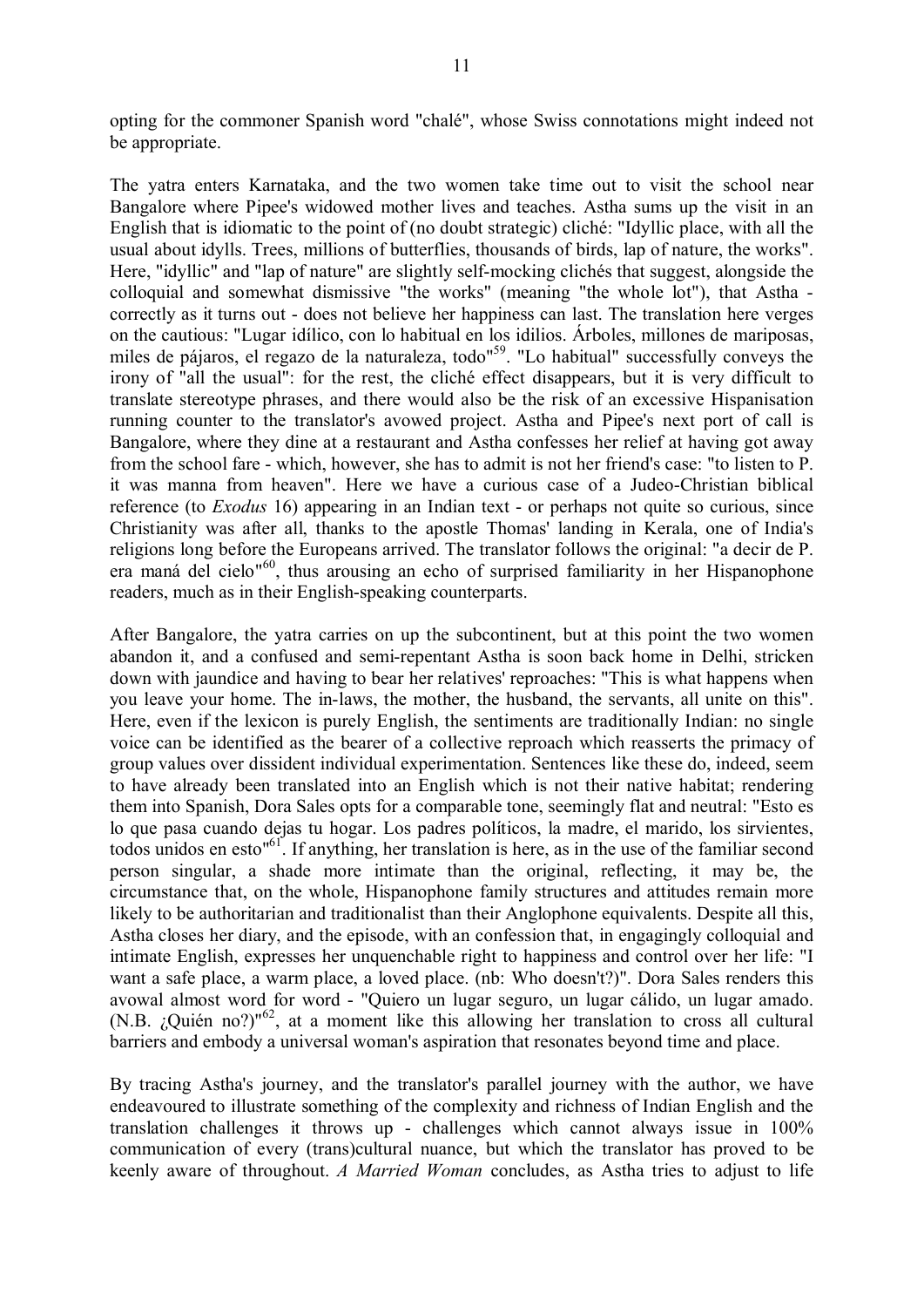without a Pipee winging her way to America, with the brief and moving sentence: "she felt stretched thin, thin across the globe<sup>"63</sup>: In Spanish, this reads: "se sentía estirada hasta quedar reducida, reducida de un lado a otro del globo". The translator has followed the original in choosing, as the book's very last word, "globo", the literal translation of "globe" - not "mundo" or "planeta" or "tierra", but "globo". "Globe"/"globo" implies "mundo" or "planeta" or "tierra", but "globo". "Globe"/"globo" implies "globalisation/globalización", and both original and translation here powerfully suggest the new challenges, possibilities and struggles facing Indian women as the postcolonial mutates before their eyes into the globalised. *Una mujer casada* thus follows in the footsteps of *A Married Woman*, translation confronting original as an equal and parallel reading experience in which Dora Sales, fully attentive to detail and ever-open to the Other, achieves the goal of translational adequacy and successfully brings reader closer to author, enabling her Spanishspeaking audience to encounter and empathise with the view on today's Indian reality so eloquently furnished in English by Manju Kapur. \*\*

ACKNOWLEDGMENTS: I extend my thanks to both Manju Kapur and Dora Sales Salvador for kindly reading this text in draft form, answering my questions and suggesting improvements.

1

- 6 Thomas Babington Macaulay, "Minute on Indian Education", *passim*.
- 7 David McCutchion, "Introduction" (dated 1968) to *Indian Writing in English* (9-23), 22.
- <sup>8</sup> Amy Binns stated in 2005 ("Libraries produce own top 21 of popular authors") that, according to a "national database of the most-borrowed books from public libraries all over Britain", *A Married Woman* "had been borrowed thousands of times"
- 9 The Spanish translation of *Home* (*En familia*, 2007) is by Paz Pruneda, revised and with an explicatory note and glossary by Dora Sales Salvador (see Works Cited for full details). As with *A Married Woman*, this is the only translation so far into any language.
- <sup>10</sup> For criticism on *A Married Woman*: see, Anita Balakrishnan, "Marriage, Tradition and Autonomy", and my own "'To build or to destroy': History and the individual in Manju Kapur's *A Married Woman*" (cf. Works Cited). For a full bibliography on Manju Kapur, including criticism, essays and translations, see the ongoing online compilation by Christopher Rollason and Dora Sales Salvador, "Manju Kapur: A Bibliography".

<sup>&</sup>lt;sup>1</sup> Ranga Rao, "Occasional Thoughts on Translation of Short Stories", 263.

<sup>&</sup>lt;sup>2</sup> See A. Nicolau G. Pereira, "El reino español en Portugal (1580-1640) y su impacto", 87-88.

<sup>3</sup> Jiménez and Camprubí, notably, translated Tagore together. See Tomás Sarramía, "De Zenobia Camprubí a Rabindranath Tagore", 63n.

<sup>4</sup> See Paz's book *Vislumbres de la India* (1995).

<sup>&</sup>lt;sup>5</sup> See B. Mallikarjun, "An Exploration into Linguistic Majority-Minority Relations in India"; text of the Ninety-Second Amendment to the Indian Constitution, <http://164.100.10.12/coiweb/amend/amend92.htm>.

<sup>&</sup>lt;sup>11</sup> Translated jointly by Dora Sales Salvador and Esther Monzó Nebot. For a detailed commentary on this translation, see my own essay "Translating a Transcultural Text".

<sup>&</sup>lt;sup>12</sup> For the situation regarding Spanish-language translations of classical Indian literature, cf. Ramon Bassa i Martín, "La sombra del elefante".

<sup>&</sup>lt;sup>13</sup> For the situation in France, see the list of subcontinental works of fiction translated into French from both English and Indian languages, prepared by the Municipal Library of Paris and reproduced in Rajesh Sharma, ed., *Les Belles Étrangères: 20 écrivains indiens* (2002), 279-287. Bassa i Martín states that a contemporary Hindilanguage novel, *Kali-Khathâ: vâya bâipâs* (1998) by the Kolkata-born woman writer Alka Saraogi, appeared in Spanish in 2004 as *Escuchando el corazón de Calcuta*, but indirectly translated from French (Bassa i Martín, 29). From the Indian side, a selection of Bengali-language short stories by various authors has appeared in a Spanish translation by Javier Fruns and Aparajit Chattopadhyay, as *Cuentos de Calcuta*.

<sup>14</sup> Also: Manil Suri, Ardashir Vakil, Amit Chaudhuri, David Davidar, Anita Rau Badami, Chitra Banerjee Divakaruni, Kawita Daswani, Rupa Bajwa and Abha Dawesa. Information (mostly) from Ramon Bassa i Martín, "La sombra del elefante".

<sup>&</sup>lt;sup>15</sup> Apart from Catalan, IWE works have also been translated into Galician.

<sup>&</sup>lt;sup>16</sup> Mona Baker, "Linguistic Perspectives on Translation", 22.

<sup>17</sup> See, for instance, Lawrence Venuti, "Neoclassicism and Enlightenment", *passim*.

<sup>&</sup>lt;sup>18</sup> Friedrich Schleiermacher, "On the Different Methods of Translating", 49.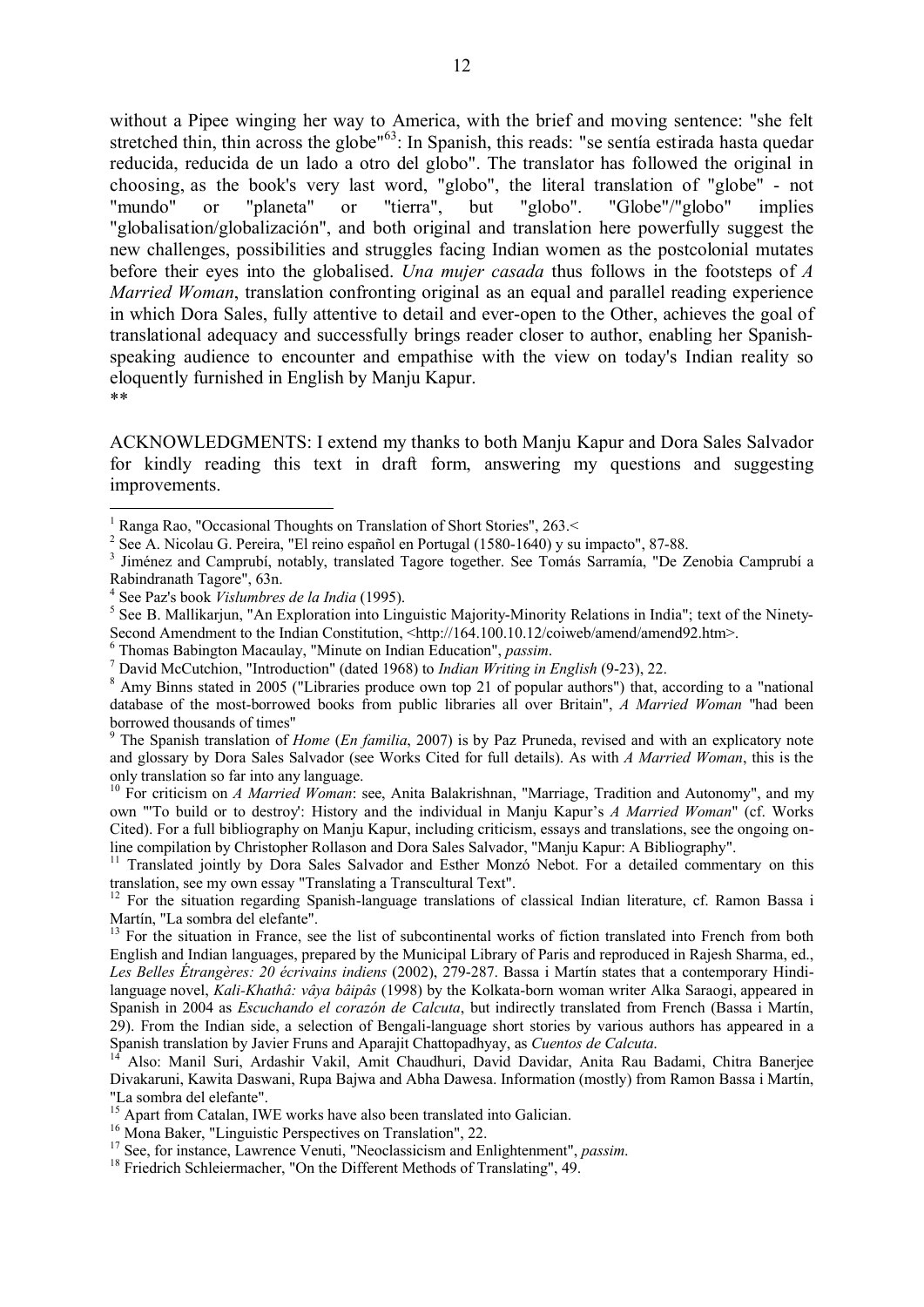<sup>19</sup> My translation: "in the contradictory yet complementary dialectic between exoticising (foreignising) and familiarising (domesticating), the ideal solution would be to find a medium term, an in-between space, respecting otherness but able to transmit and communicate to the target culture" (Dora Sales, *Puentes sobre el mundo*, 246).

<sup>20</sup> My translation: "Venuti … proposes a form of translation that does not *domesticate* the foreign text, making it *familiar* for the (Western) reader, but, rather, a *foreignising* mode of translation enabling the text to become the bearer of difference, of declared and manifest otherness, from an ethical perspective" (Dora Sales, *Puentes sobre el mundo*, 231).

 $21$  Cf. my paper "Beyond the Domestic and the Foreign: Translation as Dialogue", given at the International Workshop on "Intercultural Studies Today: Challenges and Imperatives", held at the School of Languages, Literature and Culture Studies, Jawaharlal Nehru University (JNU), New Delhi, 9-11 March 2006 (publication forthconing).

<sup>22</sup> My translation: "demanding visibility, defending the need to create strategies of resistance to avoid the translator's *invisibility*" (Dora Sales, *Puentes sobre el mundo*, 230).

<sup>23</sup> Lawrence Venuti, in Venuti, ed., *Rethinking Translation* (London: Routledge, 1992), 10, quoted in Dora Sales, *Puentes sobre el mundo*, 230.

 $24$  My translation: "Transcultural narratives are  $\dots$  highly particular instances of self-translation arising from their authors" bilingual or multilingual status. They are *original* texts which already bear the burden of translation, *are*  already a translation …, and give rise to a new questioning of the basic notions of the translation process" (Dora Sales, *Puentes sobre el mundo*, 466).

<sup>25</sup> Theo Hermans, "Norms of Translation", 13.

<u>.</u>

<sup>26</sup> See, for instance, the Telugu short story "Widow" by Chalam (1925), in Ranga Rao, trans. and ed., *Classic Telugu Short Stories* (63-73), which narrates a young widow's revolt against her fate: does the English title really have the same connotations as the Telugu title "Vitantuvu", even if it is the product of a word-for-word transfer? We may here cite the note prefaced by the translator to Chalam's story: "More often than not, girls were widowed early; and, especially among brahmins, their heads shaven, and treated like domestic slaves, they went through utter misery for the rest of their lives" (62).

<sup>27</sup> Peter France, "Translation Studies and Translation Criticism", 8.

<sup>28</sup> Pipee's widowed mother is south Indian while her father was a Delhi university professor (see *A Married Woman*, 118).

<sup>29</sup> My translation: "the diversity and differential particularity of the original, which uses the English language in its own way from a postcolonial context" (Dora Sales, "Nota de la traductora", *Una mujer casada*, 337).

<sup>30</sup> My translation: "to transmit [the] tone"; "mediating responsibility towards those reading this novel in Spanish" (Dora Sales, "Nota de la traductora", *Una mujer casada*, 337).

<sup>31</sup> By contrast, to take two examples from the translation of IWE into French, Amitav Ghosh's *The Circle of Reason*, whose title pays homage to the Bengali rationalist tradition, becomes, pseudo-exotically, *Les feux de Bengale* (*Bengal Lights*). The French translation of Raja Rao's *The Serpent and the Rope* warns the reader in its preface that, by the publisher's decision albeit with the author's consent, "we have had to sacrifice certain pages, certain fables … we have made an effort here and there to refashion certain passages" ("Il a fallu sacrifier quelques pages, quelques fables … on s'est efforcé de remanier çà et là certains passages" - Georges Fradier, translator's note, Raja Rao, *The Serpent and the Rope*, French translation: *Le serpent et la corde*, vii).

<sup>32</sup> *A Married Woman*, 138, 179, 62.

<sup>33</sup> *A Married Woman*, 249, 256.

<sup>34</sup> *A Married Woman*, both 36.

- <sup>35</sup> *A Married Woman*, 74, 103, 252.
- <sup>36</sup> *A Married Woman*, 257. This expression will be discussed below.
- <sup>37</sup> *A Married Woman*, 33, 120.
- <sup>38</sup> *A Married Woman*, 49, 176.
- <sup>39</sup> Information kindly supplied by Manju Kapur (personal communication).
- <sup>40</sup> *A Married Woman*, 247.
- <sup>41</sup> *A Married Woman*, 136; *Una mujer casada*, 145.
- <sup>42</sup> *A Married Woman*, 31; *Una mujer casada*, 40.
- <sup>43</sup> *A Married Woman*, 119; *Una mujer casada*, 129.
- <sup>44</sup> *A Married Woman*, 119; *Una mujer casada*, 129
- <sup>45</sup> *A Married Woman*, 246-265; *Una mujer casada*, 251-269.
- <sup>46</sup> Information kindly supplied, again, by Manju Kapur (personal communication).
- <sup>47</sup> *A Married Woman,* 246; *Una mujer casada*, 251, 320.
- <sup>48</sup> *A Married Woman,* 247; *Una mujer casada*, 252.
- <sup>49</sup> *A Married Woman,* 248; *Una mujer casada*, 253.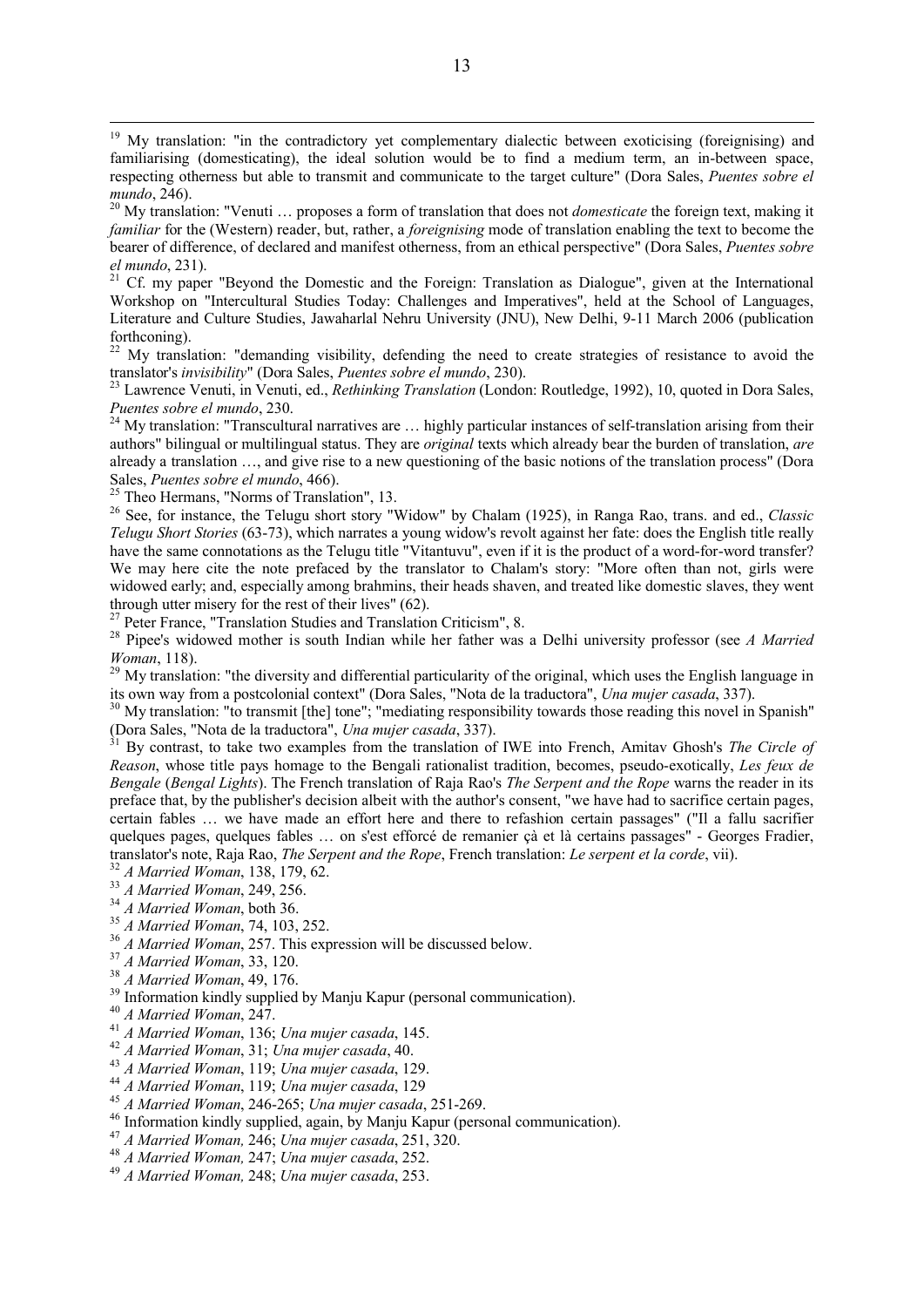<u>.</u>

- *A Married Woman,* 257; *Una mujer casada*, 261.
- *A Married Woman*, 258.

- *A Married Woman,* 261-262; *Una mujer casada*, 265.
- *A Married Woman,* 262; *Una mujer casada*, 266.
- *A Married Woman,* 265; *Una mujer casada*, 269.
- *A Married Woman,* 265; *Una mujer casada*, 269.
- *A Married Woman,* 307; *Una mujer casada*, 311.

 *Untouchable*, Mulk Raj Anand's famous novel of 1935, has been translated into Spanish as *El intocable* (2002).

*A Married Woman,* 249; *Una mujer casada*, 253-254, 319.

*A Married Woman,* 249; *Una mujer casada*, 254, 321.

*A Married Woman,* 254; *Una mujer casada*, 258.

*Una mujer casada*, 320.

 *Concise Oxford Dictionary* (1990 edition): "a one-storeyed house" [Gujarati *bangalo* from Hindi *bangla* = belonging to Bengal]. *Hobson-Jobson* adds: "The probability is that, when Europeans began to build houses of this nature in Behar [sic] and Upper India, they were called Bangla or 'Bengal-fashion' houses; that the name was adopted by the Europeans themselves and their followers, and so was brought back to Bengal itself, as well as carried to other parts of India". The same dictionary has, for "Dawk bungalow" (= *dak* bungalow): "A rest-house for the accommodation of travellers, formerly maintained … by the paternal care of the Government of India" (Yule and Burrell, *Hobson-Jobson: The Anglo-Indian Dictionary*, 128, 129).

*Una mujer casada*, 260.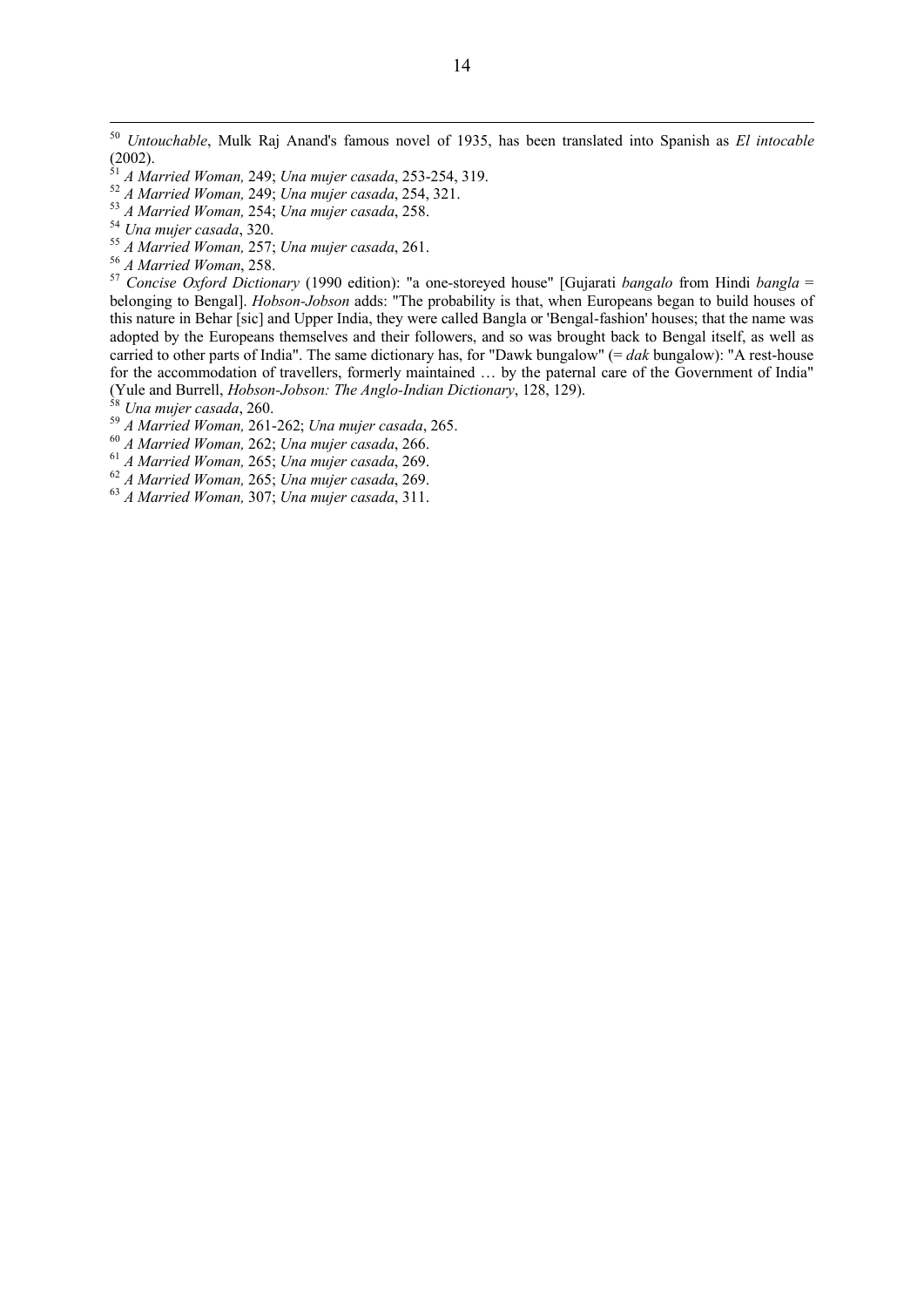## *WORKS CITED*

- The [Indian] Constitution (Ninety-Second Amendment) Act, 2003 (7 January 2004). <http://164.100.10.12/coiweb/amend/amend92.htm>.

Baker, Mona. "Linguistic Perspectives on Translation". In France, Peter (ed.). *The Oxford Guide to Literature in English Translation*. Oxford: OUP, 2000. 20-26.

Balakrishnan, Anita. "Marriage, Tradition and Autonomy: The Quest for Self-discovery in Manju Kapur's *A Married Woman*". *South Asian Review* (University of Pittsburgh), Vol. XXV, No. 2, Dec. 2004. 104-12.

Bassa i Martín, Ramon. "La sombra del elefante: Influencias de la literatura y la cultura indias en la literatura catalana. Una aproximación". 19th Antonio Binimelis Sagrera Memorial Lecture, 7 February 2006. Published as pamphlet. New Delhi: Jawaharlal Nehru University, 2006.

Binns, Amy. "Libraries produce own top 21 of popular authors'. Yorkshire Post, 28 February 2005. <www.yorkshiretoday.co.uk>.

Chalam. "Vitantavu". 1925. Trans. as "Widow". In Ranga Rao, trans. and ed., *Classic Telugu Short Stories*. New Delhi: Penguin India, 1995. 63-73.

Chandra, Vikram. *Love and Longing in Bombay*. London: Faber and Faber, 1997.

Chandra, Vikram. *Amor y añoranza en Bombay*. Trans. Dora Sales Salvador and Esther Monzó Nebot. With Glossary and Translators' Note. Madrid: Espasa, 2001.

Chandra, Vikram. *Sacred Games*. London: Faber and Faber, 2006.

Chandra, Vikram. *Juegos sagrados*. Trans. Dora Sales Salvador. With Glossary and Translator's Note. Barcelona: Random House-Mondadori, 2007.

France, Peter. "Translation Studies and Translation Criticism". In France, Peter (ed.). *The Oxford Guide to Literature in English Translation*. Oxford: OUP, 2000. 3-10.

Fruns, Javier and Aparajit Chattopadhyay (trans). *Cuentos de Calcuta* (Bengali originals by various authors). New Delhi: Saga (n.d.).

Ganguly, Shyama Prasad (ed.). *Por los caminos de lo otro: Jornadas Indias sobre las Culturas Española, Portuguesa y Lationamericana*. New Delhi: Indian Council for Cultural Relations, 1997.

Hermans, Theo. "Norms of Translation". In France, Peter (ed.). *The Oxford Guide to Literature in English Translation*. Oxford: OUP, 2000. 10-15.

Kapur, Manju. *Difficult Daughters*. New Delhi: Penguin India, 1998; London: Faber and Faber, 1998.

Kapur, Manju. *Hijas difíciles*. Trans. Dora Sales Salvador. With Glossary and Translator's Note. Madrid: Espasa, 2003.

Kapur, Manju. *A Married Woman*. New Delhi: India Ink, 2002; London: Faber and Faber, 2003.

Kapur, Manju. *Una mujer casada*. Trans. Dora Sales Salvador. With Glossary and Translator's Note. Madrid and Mexico City: Espasa, 2004.

Kapur, Manju. *Home*. New Delhi: Random House India, 2006; London: Faber and Faber, 2006.

Kapur, Manju. *En familia*. Trans. Paz Pruneda. Translation revised by Dora Sales Salvador.

Glossary and final note by Dora Sales Salvador. Madrid: Espasa, 2007.

Kapur, Manju. *The Immigrant*. New Delhi: Random House India, 2008.

Macaulay, Thomas Babington. "Minute on Indian Education". 1835. Singapore: National University of Singapore, 2003. <www.scholars.nus.edu.sg/literature/macaulay.html>.